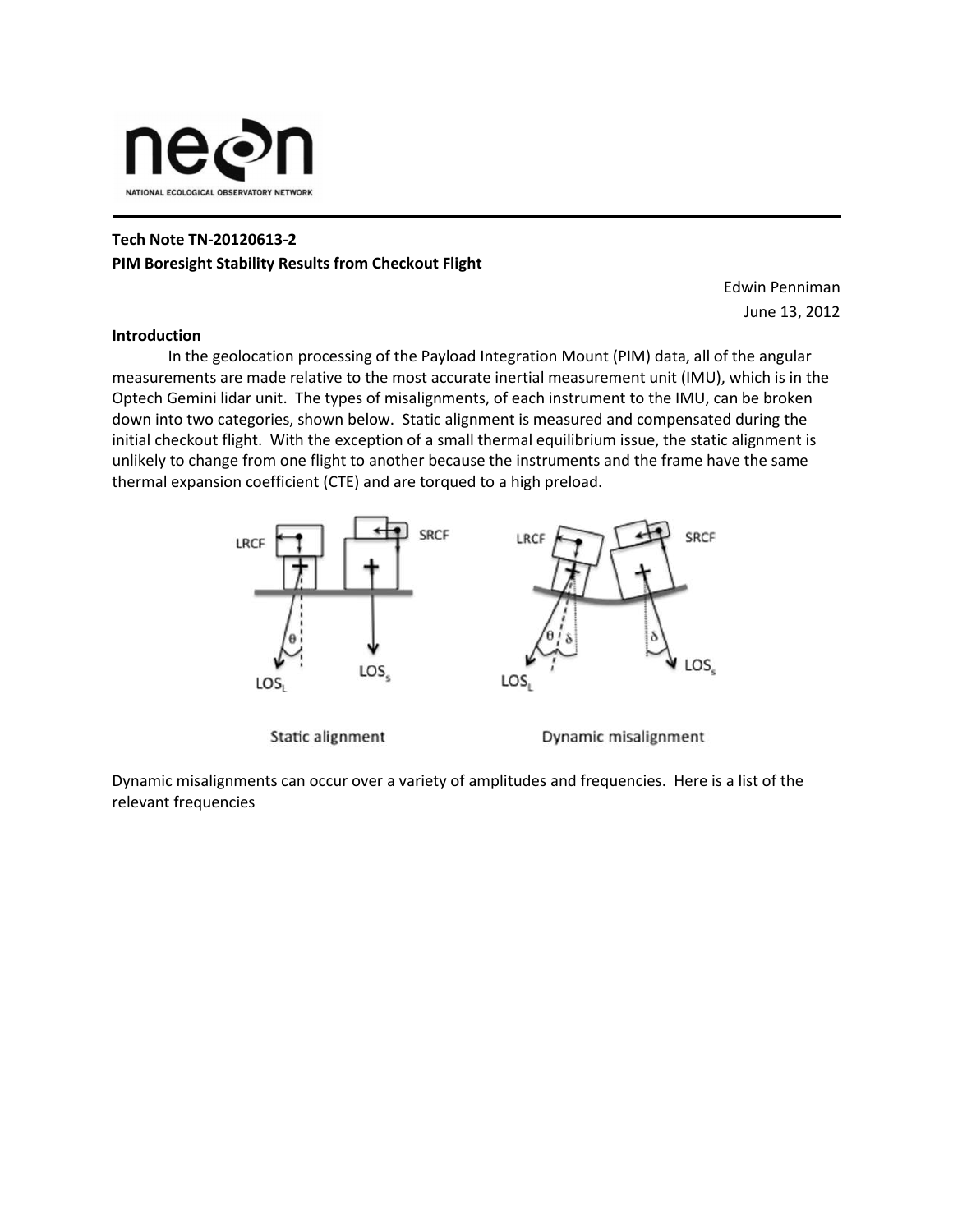| Frequency |                                |                             |
|-----------|--------------------------------|-----------------------------|
| (Hz)      | <b>Description</b>             | <b>Note</b>                 |
|           | 5 metrology filter stopband    |                             |
|           | 10 C-MIGITS IMU update freq.   |                             |
|           | 15 metrology filter passband   |                             |
|           | lowest isolator translation    |                             |
|           | 19 mode                        |                             |
|           | highest isolator rotation      |                             |
|           | 34 mode                        |                             |
|           | 50 lidar IMU update freq.      |                             |
|           |                                | stated by JPL and confirmed |
|           | 60 cryocoolers                 | by 3 separate measurements  |
|           | 70 max lidar scan mirror freq. |                             |
|           | 112 first PIM mode             | plate bending               |
|           | 137 Twin Otter blade freq.     |                             |

The SouthWest Research Institute (SwRI) anticipates the airplane blades to be the biggest driver. None of the dynamic misalignments are accounted for in the geolocation algorithm; thankfully, in our case, these dynamic misalignments are small.

We have been requiring a 0.4pixel/400µRad (2σ) uncertainty in the geolocation of the spectrometer to the lidar data. Here is the initial error budget:

| <b>Error Source</b>          | <b>Budget</b> |
|------------------------------|---------------|
| <b>Boresight Calibration</b> | $0.20$ pixel  |
| GPS-IMU                      | $0.20$ pixel  |
| Thermal stability            | 0.20 pixel    |
| <b>Mechanical Vibration</b>  | $0.20$ pixel  |
| Total uncertainty (RSS)      | 0.40 pixel    |

The boresight calibration accuracy can be readily solved during the geolocation process and the GPS-IMU accuracy is stated by the vendor, but the thermal and mechanical stability has been unknown until recent measurements using thermocouples and accelerometers on the PIM.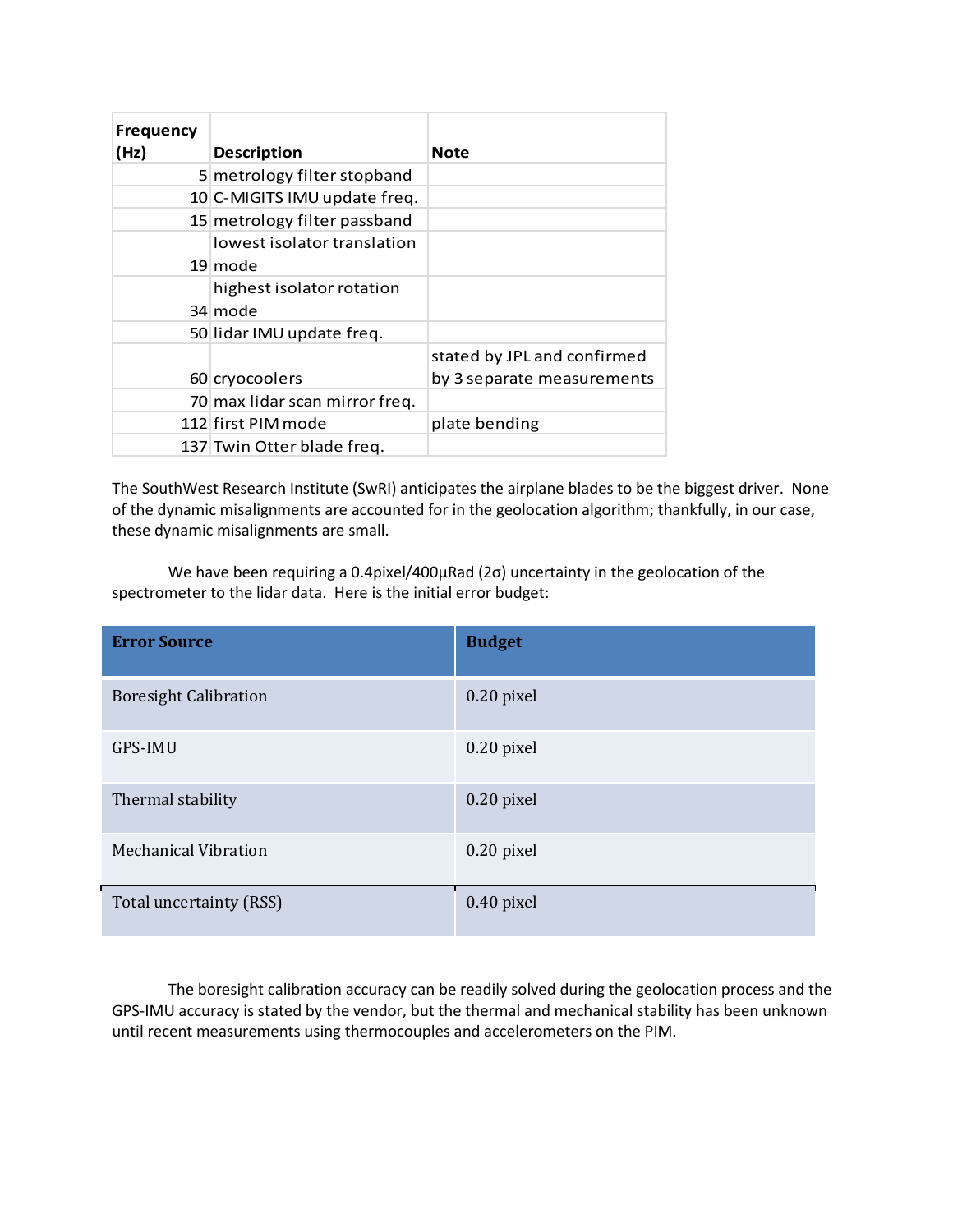

### **Methods**

### **Jitter Metrology**

The jitter metrology system is constructed from pairs of accelerometers that measure relative accelerations. Each pair is separated by a distance which is measured by digital calipers. The accelerometers are placed roughly as shown below. The lidar has 4 accelerometers and the spectrometer has 3, since they are in the same plane, the corner accelerometer can be used for both Ox and  $\Theta$ y.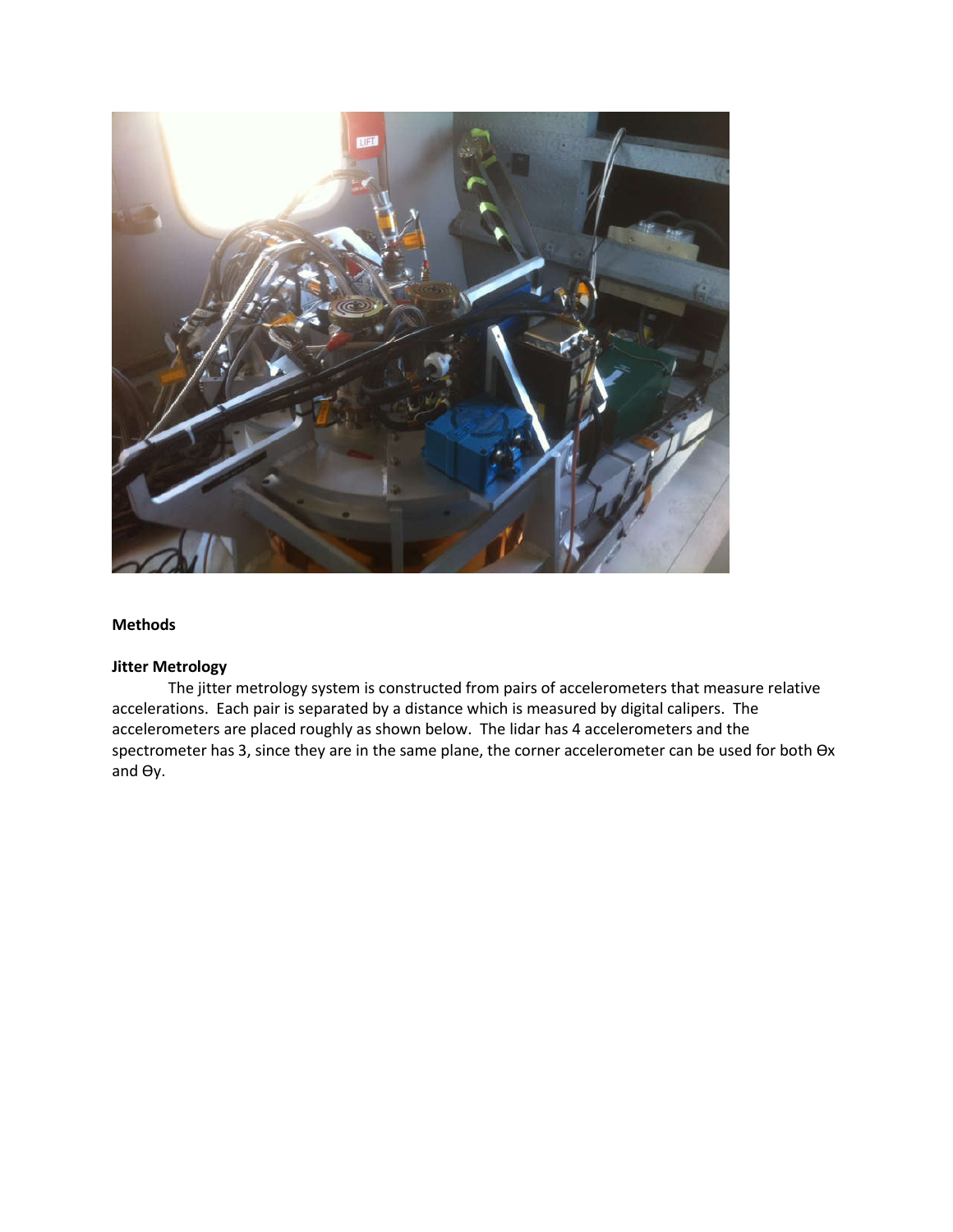

For any rigid object, the periodic angular displacement can be measured by attaching two accelerometers A0 and A1 separated by a distance d. The periodic angular displacement is

$$
\theta(t) = \iint \frac{A1 \ A0}{d} dt dt
$$

After integration, this is run through a high-pass filter with a passband of 15Hz, to minimize the low frequency components from the accelerometers and the integration.

To test the code, the setup, pictured below, was devised. 2 accelerometers are attached to either ends of a bar, which is vibrated by a stepper motor . A function generator feeds an oscillating voltage to the stepper motor. The bar has a mirror attached to the center and a laser is reflected off of it and onto a distant wall; mirror oscillation amplitudes of 40µRad can be detected.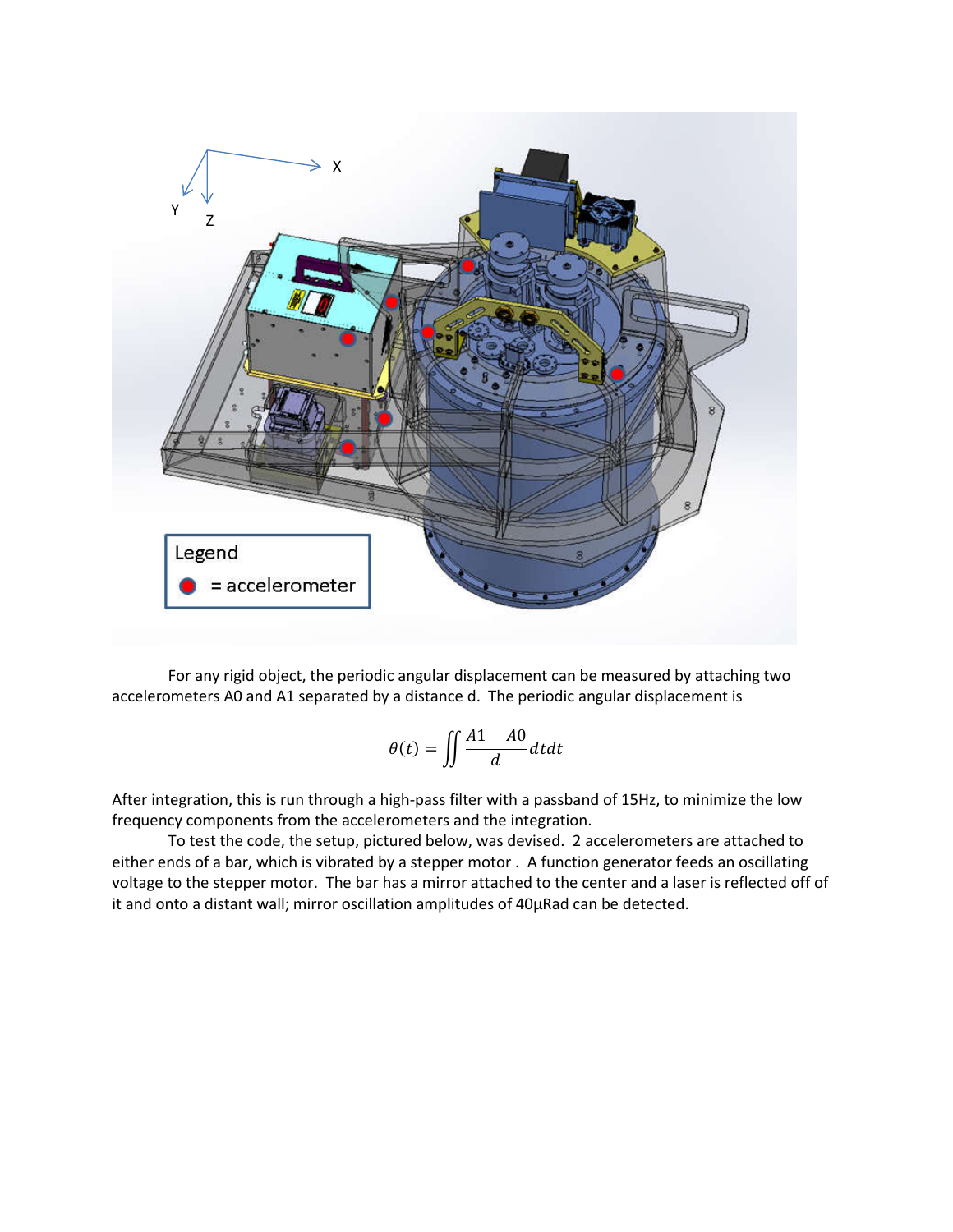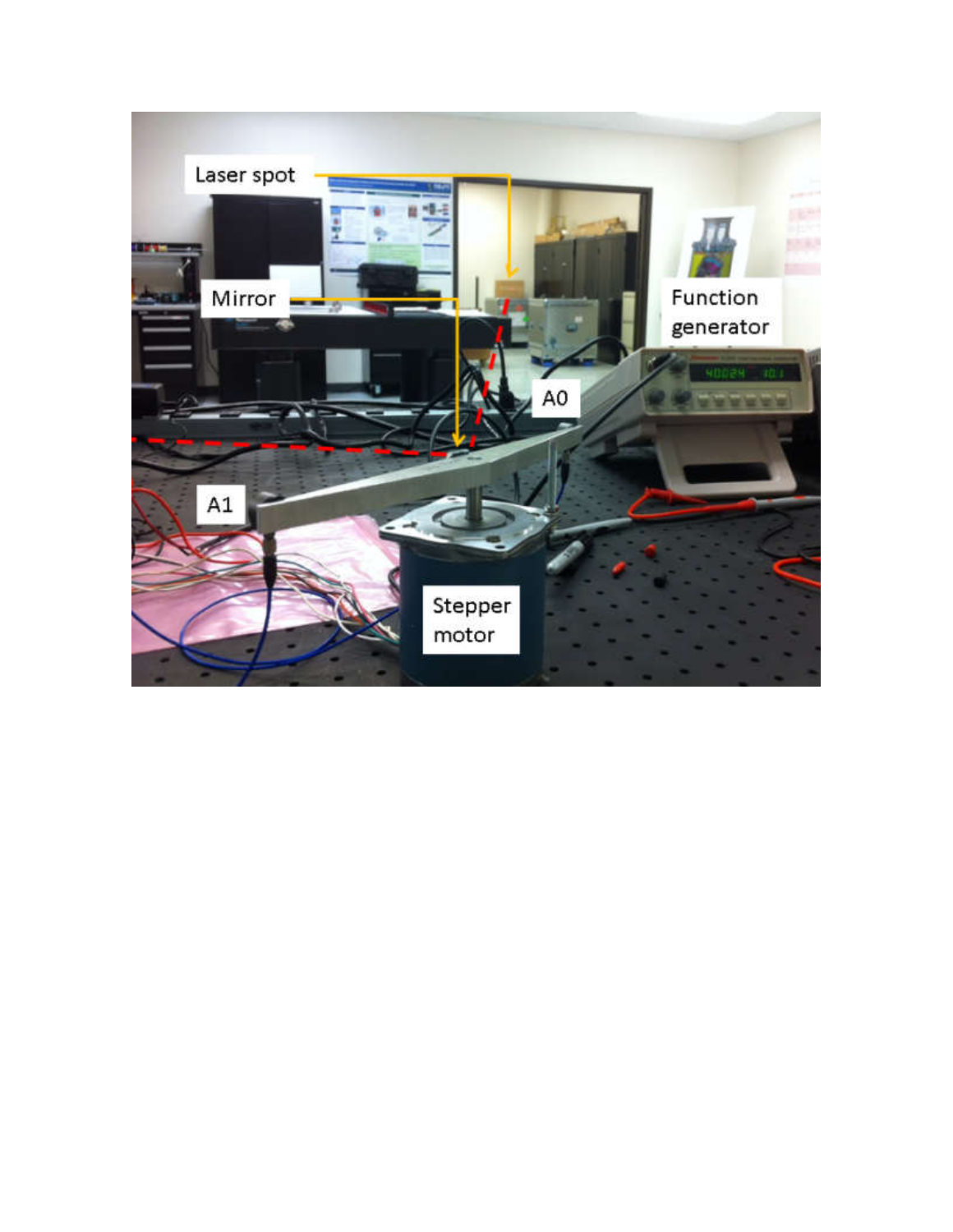

This test served mostly as a check for systematic errors. The first data point was at 15Hz, right at the filter passband, so ignoring that point, the standard deviation of all of the discrepancies in the two measurements is 46µRad. The actual placement of the accelerometers on the PIM is further apart than on the validation, so the results will be slightly more accurate.

## **Temperature Metrology**

15 thermocouples were added various parts of the PIM. The mounting technique was tested using an aluminum block and a hot plate, shown below.



For the comparison, a reference thermocouple was potted into the block using thermally conductive epoxy. The 3 mounting techniques compared were

1. Foam with paste (thermally conductive)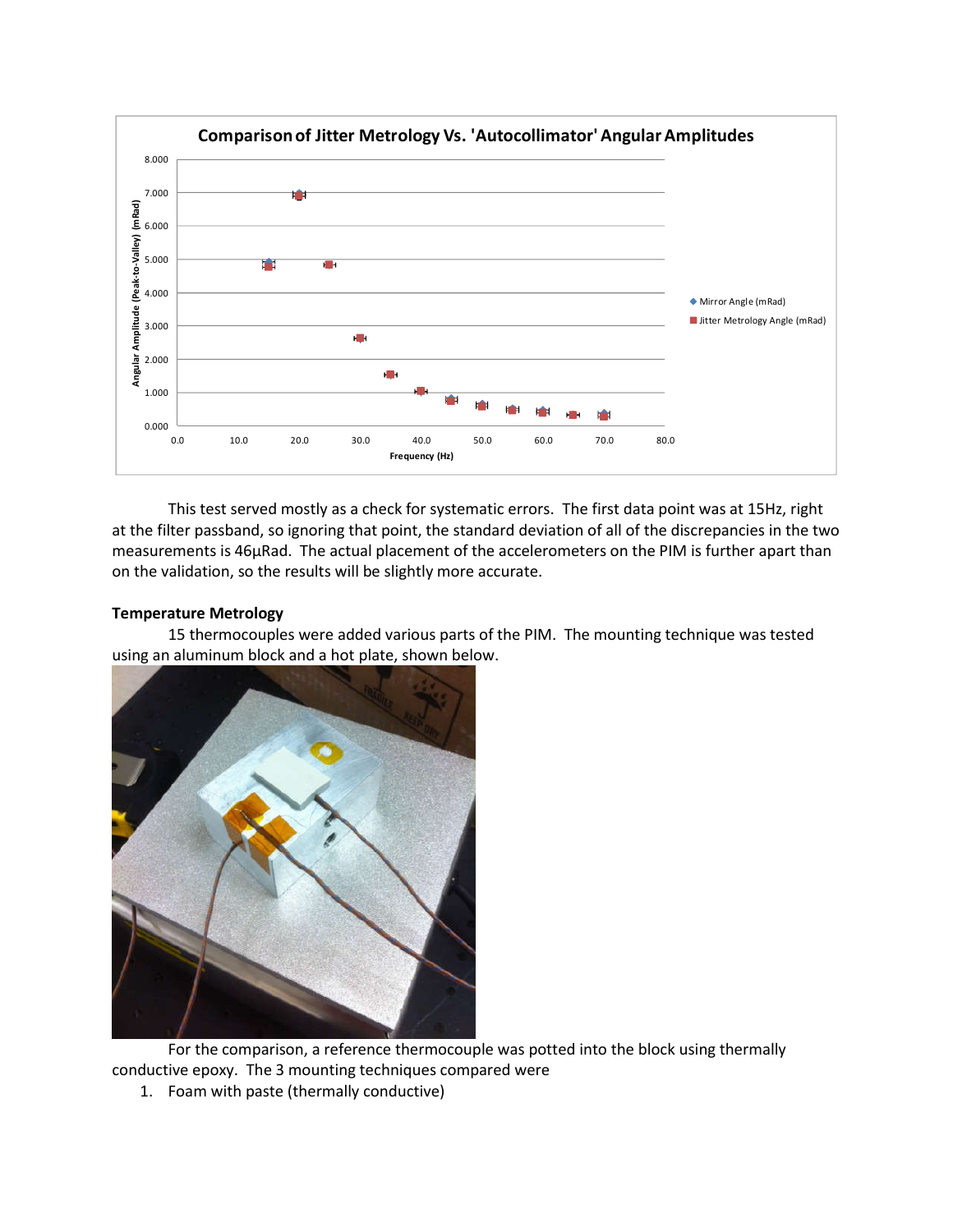- 2. Foam with no paste
- 3. Tape

Each technique had 1 layer of tape in between the block and the thermocouple to minimize induced electronic errors. The block was thrown onto the hot plate. Mounting technique #1 was selected because it had the fastest response time. In the future, more improvement could be made upon this, but for now this is a fast and adequate technique.

The boresight misalignment due to thermal gradients is estimated through the basic effects of heating and cooling struts made of 23ppm/°C aluminum.

## **Results**

Jitter tests in the hangar measured a relative jitter of ~70µRad with the cryocoolers on. By wedging a chunk of metal between the Lidar body and the PIM, the relative jitter was reduced to  $~\sim$ 40µRad.



**May 10th – Extracted from survey of Grand Mesa**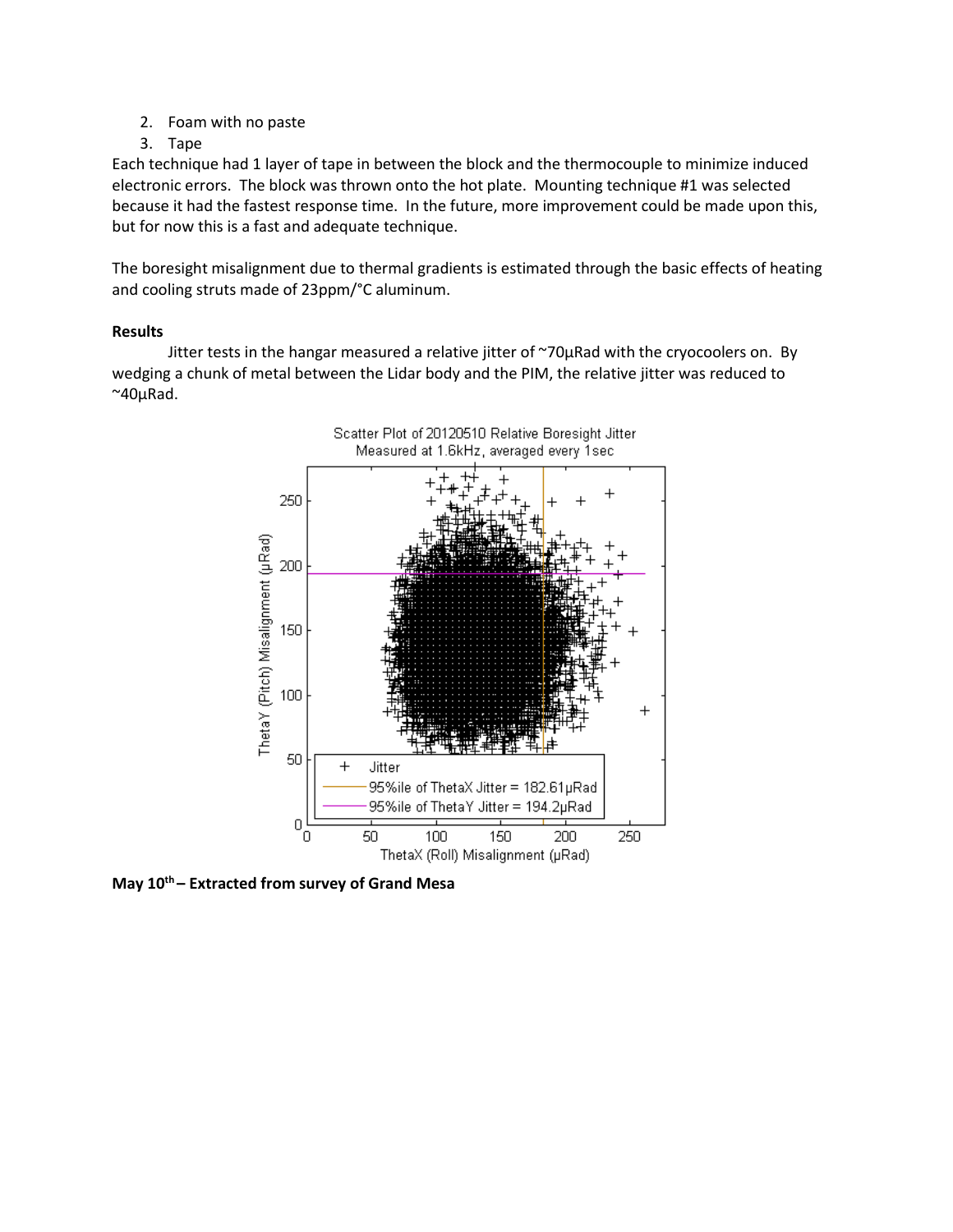

**May 11th – Extracted from survey of Senator Beck Basin at 5200m ASL**



**May 10th – Extracted from survey of Grand Mesa**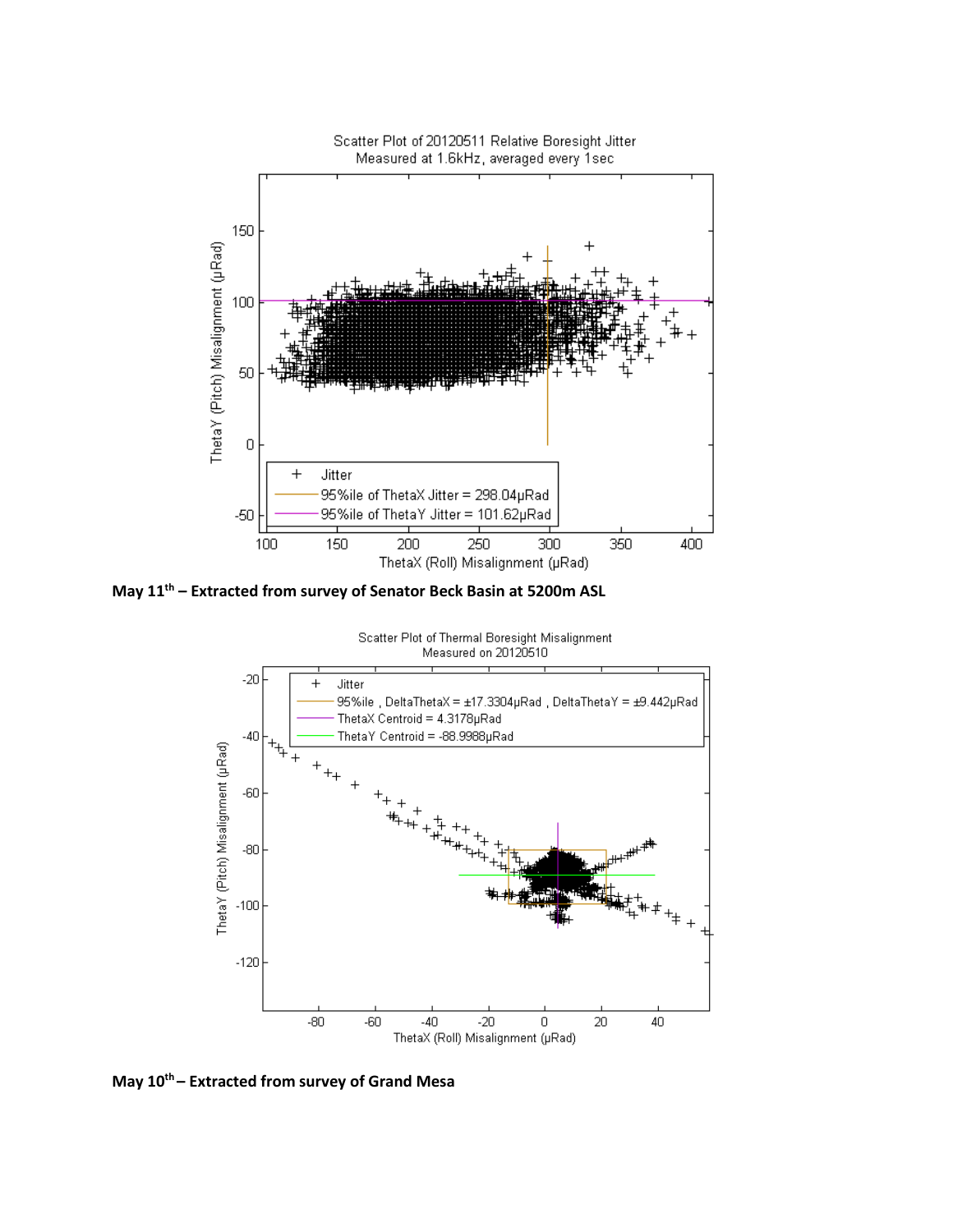

**May 11th – Extracted from survey of Senator Beck Basin at 5200m ASL**

#### **Discussion**

The goal of all of this was to capture the magnitude of the dynamic boresight misalignment to see if it is an issue. There are a lot of subtleties and interesting features that have not been investigated such as flight-to-flight variation, sudden strut temperature variation, and dependence of the PIM compliance on thermal gradients. Also, these are merely two checkout flights and varying conditions are likely to produce new results. Here are the conclusions

- 1. The jitter metrology system correlates with an autocollimator by 0.092pixels (2σ)
- 2. The boresight stability on May  $10^{th}$  is within the previous error budget of 0.28pixels (2 $\sigma$ ), but on May 11<sup>th</sup> it is slightly higher than anticipated

May 11<sup>th</sup> was flown at a higher than usual altitude of 5200m ASL. Below are the results broken into  $\Theta$ x (roll) and  $\Theta$ y (pitch).